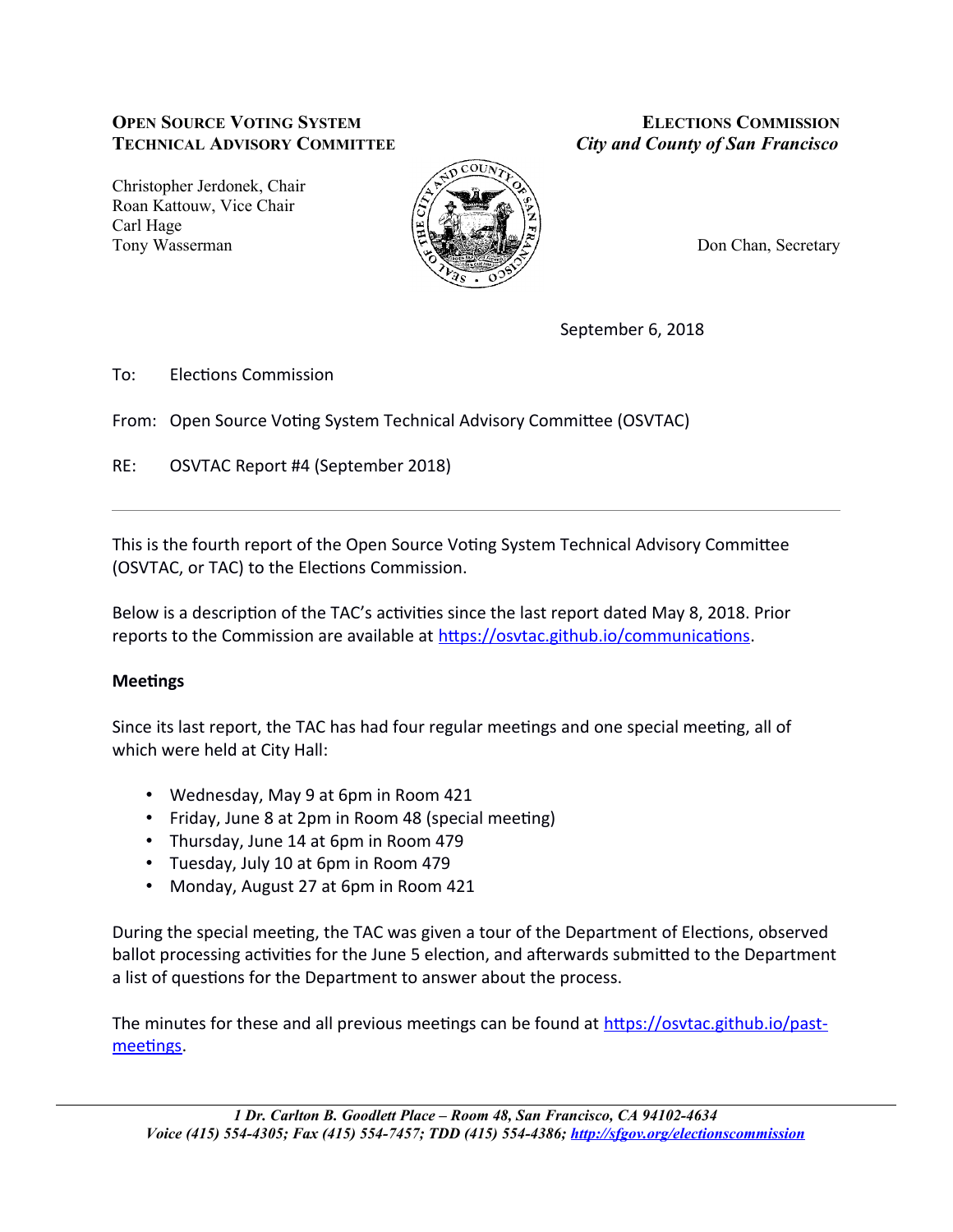### **Committee composition**

On May 16, the Elections Commission voted to reappoint Chris Jerdonek, Carl Hage, Roan Kattouw and Tony Wasserman to a second one-year term ending in May 2019. Larry Bafundo had chosen not to apply for a second term, and he left the committee after his 3-month holdover ended on August 16. The Commission has authorized Chris Jerdonek to open a search for a new member. The TAC, having lost its Vice Chair, elected Roan Kattouw as its new Vice Chair at its August 27 meeting.

### **Member activities**

On May 6, the California Clean Money Campaign organized an event kicking off their efforts to support the open source voting project. Chris Jerdonek was scheduled to speak at this event, and Roan Kattouw attended.

On June 5, Chris Jerdonek and Roan Kattouw served as poll workers in the primary election.

### **Discussion of Slalom report**

The TAC has continued to analyze and discuss the Slalom report. At its June 14 meeting, the TAC sent a statement to the Commission expressing concerns with "certain inaccuracies and basic omissions" in the report, and recommended "not relying on it for determining the future direction of the project." The TAC's full statement can be found on our website here (called "Statement on Slalom Report"): https://osvtac.github.io/communications.

# **Discussion of Civil Grand Jury Report**

At its July 10 meeting, the TAC discussed the Civil Grand Jury (CGJ) report called "Open Source Voting in San Francisco" and how the Commission should respond to the report. The TAC voted proactively to create and maintain a page on TAC's website to fulfill Recommendation 3 of the CGJ Report:

R3. Recommends the Election Commission's OSVTAC should organize and maintain a website to serve as an informational portal on the OSV project. This should include links to (and summaries of) all reports written on the subject (including by the SoS, EC, OSVTAC, CGJ, Slalom, BoS). This resource should be completed by October, 1 2018, and be updated consistently. (F2, F3)

The Commission adopted a response to the report at its July 18 meeting.